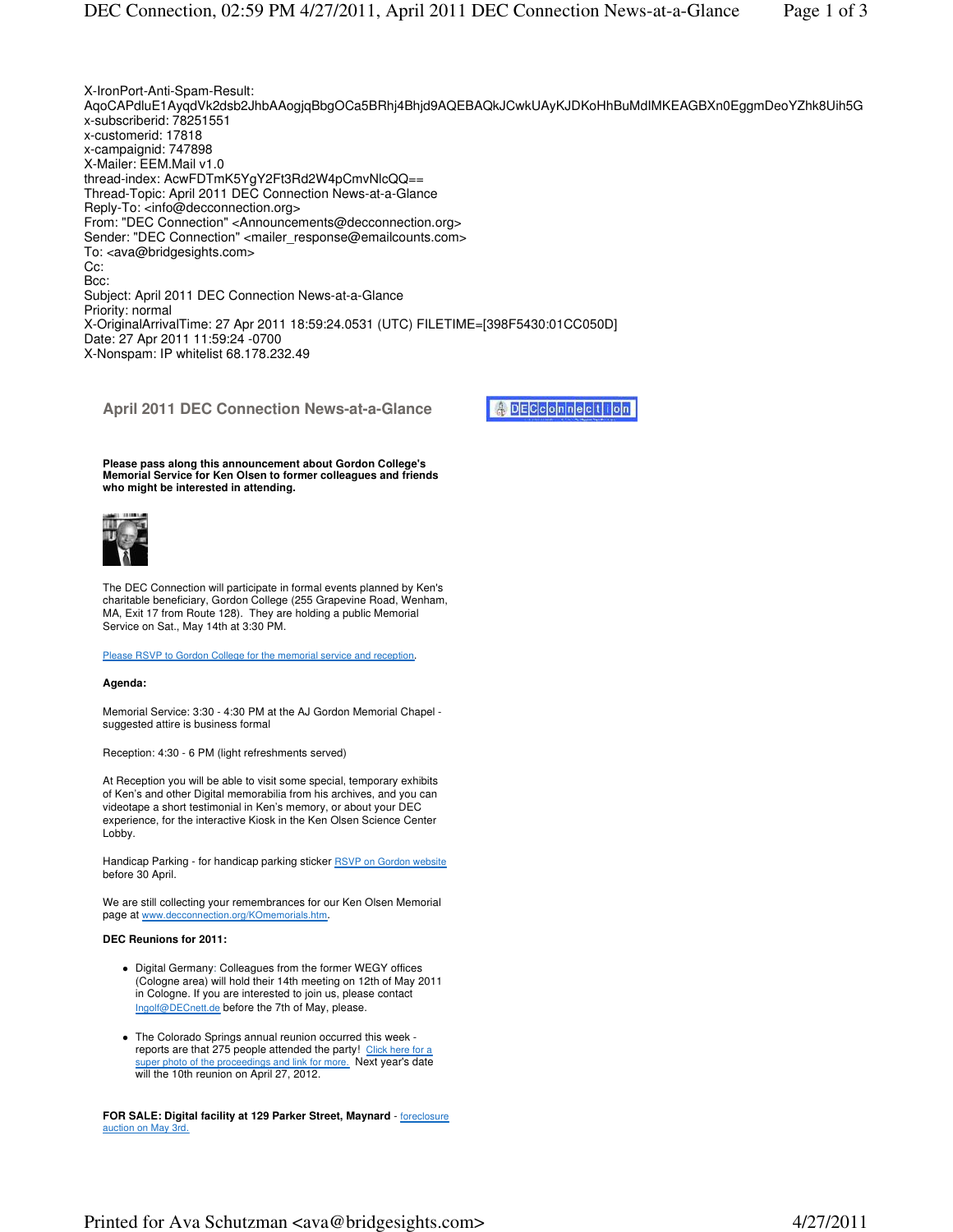## **What You Can Do Using our new** MEMBER SERVICE CENTER:

There are queries to meet members nearby, and forms to submit to update your profile, send your news, DEC stories, and business listings for our public online yellow pages. You can check your dues status and renew your membership online. You can email a small photo for your profile, access or request membership in our LinkedIn Group, and send info for articles such as Featured Entrepreneur. Also included are links to other Member benefits such as our Concall announcements and resources.

**DEC stories**! We are still collecting your unusual, humorous or just favorite DEC stories. Email them to webmaster@decconnection.org. They should be pne page or less and be entertaining to our members. Click on this link to enjoy the ones submitted so far.

**DECconnection Newsbytes** - Members please send news you'd like to share to: webmaster@decconnection.org.

 From **Will Emerson**, Sudbury MA: Currently self-employed as a Multi-Disciplinary Habitational Technician (in other words - I'm taking care of the house while my wife, Mary-Lee, continues with her highly challenging position in the healthcare industry ). I am seeking to return to the insurance industry as soon as possible. Also, we're eagerly anticipating the Jimmy Buffett concert in June

followed with a week in Waldoboro Maine come July. will\_emerson@verizon.net

- From **Patricia Macksey**, Ardmore PA: After leaving DEC, I started For Pets Sake, LLC an In-Home-Pet Sitting Service in the Ardmore, PA. Currently have 8 employees and thoroughly enjoy being with people's pets every day! PatMaxi@aol.com
- From **Lois Levick**, Framingham MA: Lois wrote in Feb. to tell us of her UMass alumni trip to New Orleans to help Katrina victims. The trip was fulfilling and all this time later the needs are still great. Here is a link to their blog: http://umass2011nola.wordpress.com

 photo below - Lois is on the left (wearing a Digital Microsoft Alliance Program Office shirt



**Membership Updates - welcome to our new & renewing members since March:**

Send in your NewsBytes for next month! Keep 'em coming!

- **Renewing Members:** Dwight Baker, Al Bissell, Mary Cole, Galen Davis, Tavo Diaz, Bill Dubie, Will Emerson, Andrew Houck, Patricia Macksey, Robert Nickerson, John O'Keefe, Gary Piel, Peggy Romano, Sy Sackler, Steven Taylor, Won White
- **New Members**: Dottie Dyer, Rick Fricchione, Don McGinnis, Jack Narayanan, Faith (McBride) Price, Chuck Steinhauser

**Sad News Department :** A Memorial Service for **Peter Briggs** will be held on Sat., May 7th - click for details. We were also saddened to learn from Laura Burke about the death of **Duane Dickhut**, ex-PC Business Unit**,** in November, and from Mary Beth Russo that her friend, **David Bouffard** of Westford MA, had passed away after a year-long battle with cancer in December. Click here for Memorials page.

## **Website Updates**

- **Eliane Markoff, Digital engineer turned professor, consultant, and now artist and philanthropist- is our new**  Featured Entrepreneur**.**
- Try our new **MEMBER SERVICE CENTER**! Use the Member Login button if you have been a paid-up member since 2009.
- New Section: About Ken Olsen
- Ken Olsen Memorials submitted by our members and readers
- DEC Stories submitted by our members and readers

Member, Sample Details<br>Location: Maynard, MA 01754 Location: maynaru, mA 01754<br>Location: Naples, FL<br>Email: samplemember@decconnection.org Years at DFC: 25 Tears at DEC. 23<br>DEC Orgs: VAX Product Management,<br>AlphaServer Marketing, Services Badge #: 12345 Comments: I have my own computer comments: 1 have my<br>consulting business at www.memberbusinessname.com - please visit!